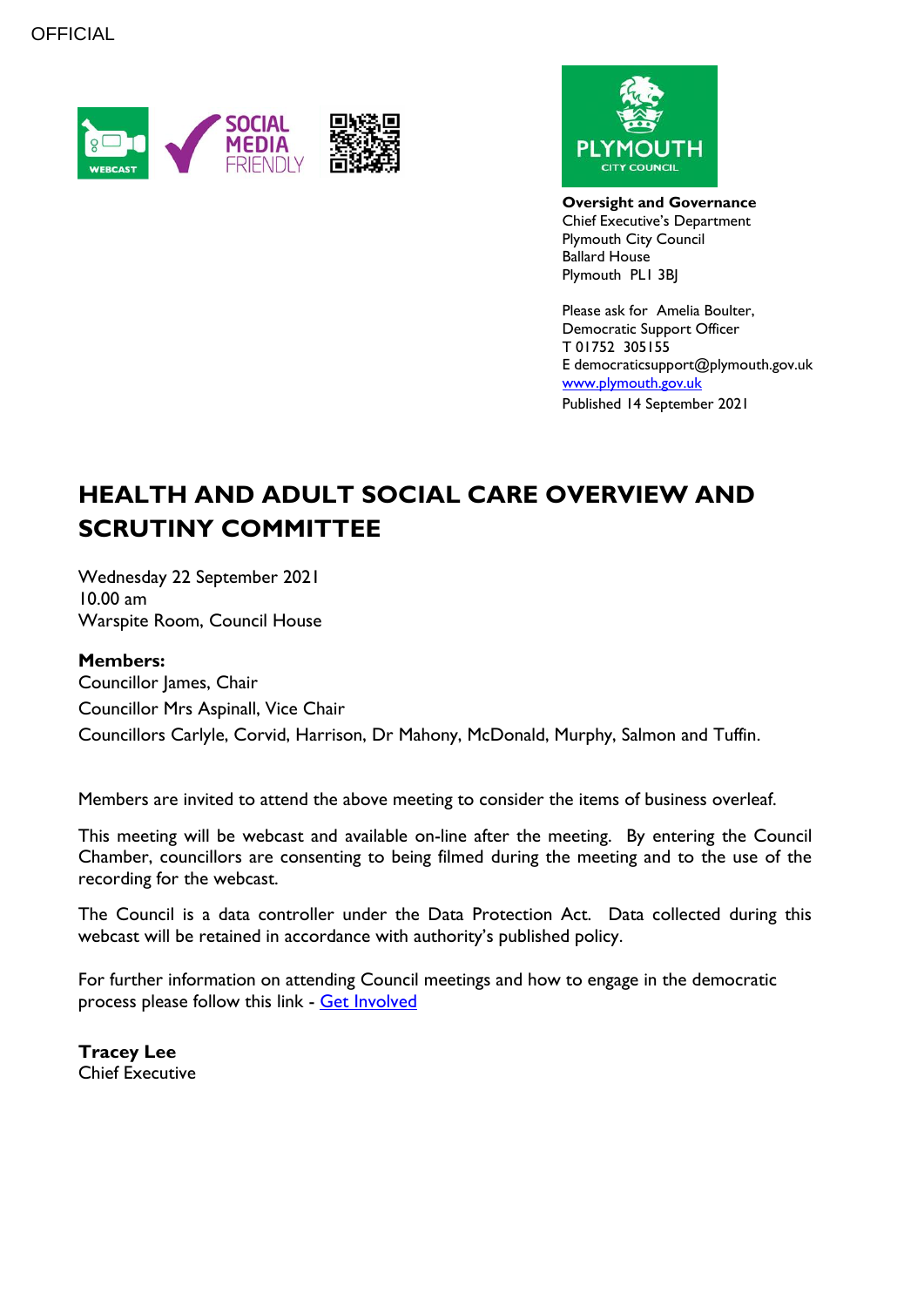# **Health and Adult Social Care Overview and Scrutiny Committee**

### **Part I (Public Committee)**

#### **1. Apologies**

To receive apologies for non-attendance submitted by Committee Members.

#### **2. Declarations of Interest**

The Committee will be asked to make any declarations of interest in respect of items on this agenda.

#### **3. Minutes (Pages 1 - 8)**

The Committee will be asked to confirm the minutes of the meeting held on 28 July 2021.

#### **4. Chair's Urgent Business**

To receive reports on business which, in the opinion of the Chair, should be brought forward for urgent consideration.

#### **5. Covid Update**

| 6.            | <b>Policy Brief</b>                                     | $(Pages 9 - 12)$ |
|---------------|---------------------------------------------------------|------------------|
| 7.            | <b>Finance Monitoring Report</b>                        | (Pages 13 - 22)  |
| 8.            | <b>Health and Social Care System Performance Report</b> | (Pages 23 - 32)  |
| 9.            | Healthwatch Annual Report 2020 - 21                     | (Pages 33 - 80)  |
| 10.           | <b>The Plymouth Alliance</b>                            | (Pages 81 - 90)  |
| $H_{\bullet}$ | <b>Tracking Decisions</b>                               | (Pages 91 - 92)  |
| 12.           | <b>Work Programme</b>                                   | (Pages 93 - 94)  |

#### **13. Exempt Business**

To consider passing a resolution under Section 100A(4) of the Local Government Act 1972 to exclude the press and public from the meeting for the following item(s) of business on the grounds that it (they) involve the likely disclosure of exempt information as defined in paragraph(s) of Part 1 of Schedule 12A of the Act, as amended by the Freedom of Information Act 2000.